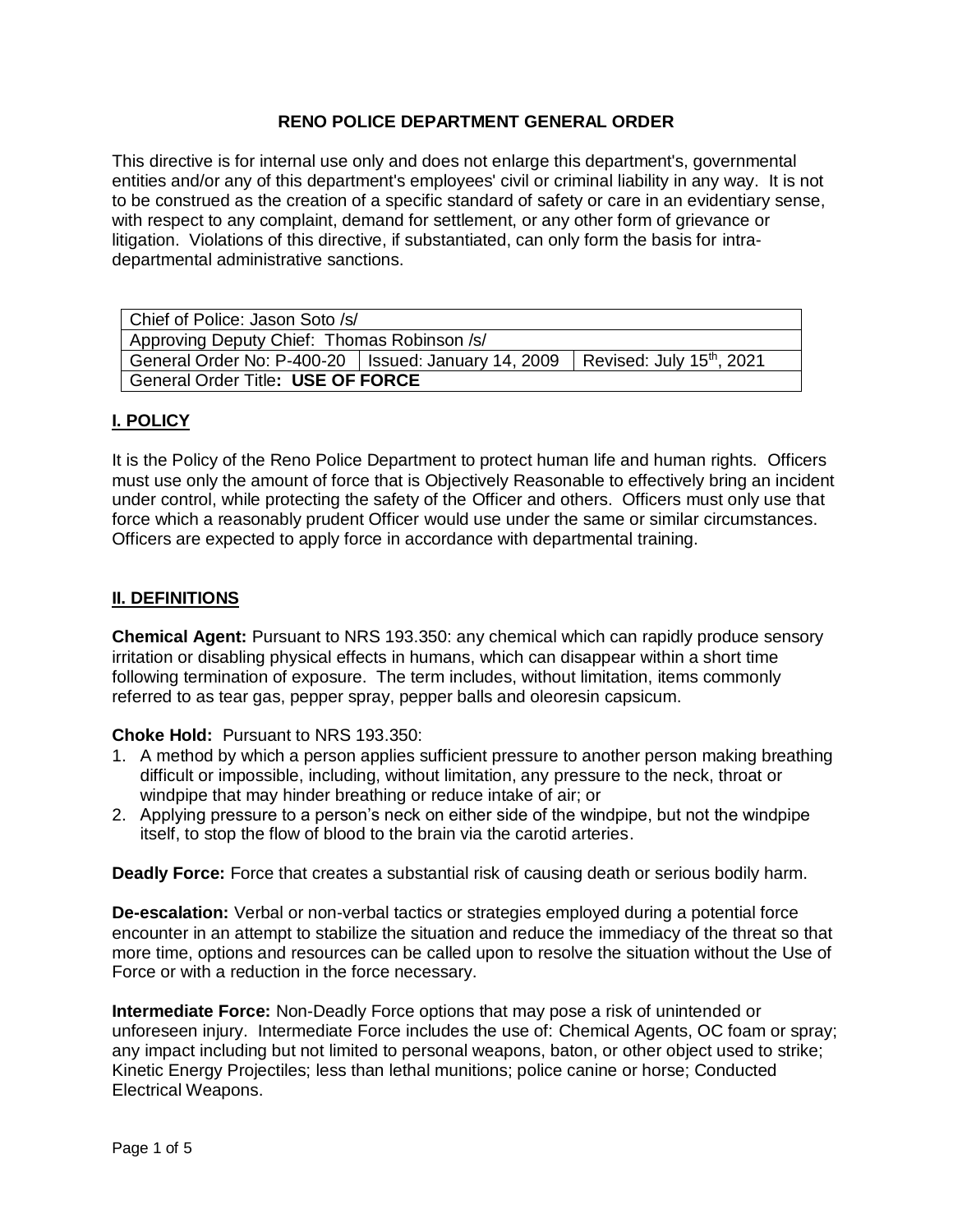**Kinetic Energy Projectile:** Pursuant to 193.350: any type of device designed to be nonlethal or less lethal than standard ammunition and to be launched from any device as a projectile that may cause bodily injury through the transfer of kinetic energy and blunt force trauma. The term includes, without limitation, items commonly referred to as rubber bullets, plastic bullets, beanbag rounds and foam-tipped plastic rounds.

**Non-Deadly Force:** Force other than that which is considered deadly force. This includes any physical effort used to control or restrain another, or to overcome the resistance of another.

**Objectively Reasonable:** This term means that, in determining the necessity for force and the appropriate level of force, Officers shall evaluate each situation in light of the known circumstances, including, but not limited to, the seriousness of the crime, the level of threat or resistance presented by the subject, and the danger to Officers and/or the community.

**Officer:** for the purposes of this general order, an Officer is a peace officer pursuant to 289.150 to 289.360, inclusive, regardless of rank or assignment.

**Other Weapons and Techniques:** If Officers use weapons and/or techniques other than those issued and/or approved by the department, their use is still governed by this policy and the use must still be objectively reasonable. Additionally, Officers must articulate the justification for their use.

**Use of Force:** The amount of effort required by Officers to compel compliance from a person.

#### **III. RESTRICTIONS**

- **A. Warning Shots –** Discharging a firearm to provide a "warning shot" is generally prohibited and may only be used under the most extreme circumstances.
- **B. Vehicles –** Discharging a firearm at or from a moving vehicle is generally prohibited and may only be used under the most extreme circumstances.
- **C. Choke Holds –** Officers shall not use a choke hold on another person.
- **D. Positions –** Officers shall not place a person in their custody in any position which compresses his or her airway or restricts his or her ability to breathe.

## **IV. PROCEDURES**

**A. Use of Force in General –** Pursuant to NRS 171.1455, if it is necessary for an Officer to force, the Officer must:

1. If it is possible to do so safely, identify himself or herself as a peace officer through verbal commands, visual identification, including, without limitation, a clearly marked uniform or vehicle, or other reasonable means; and

2. Use only the level of force that is Objectively Reasonable under the circumstances to bring an incident or person under control and safely accomplish a lawful purpose. The level of force used by the Officer must, to the extent feasible:

- a. Be balanced against the level of force or resistance exhibited by the person; and
- b. Be carefully controlled.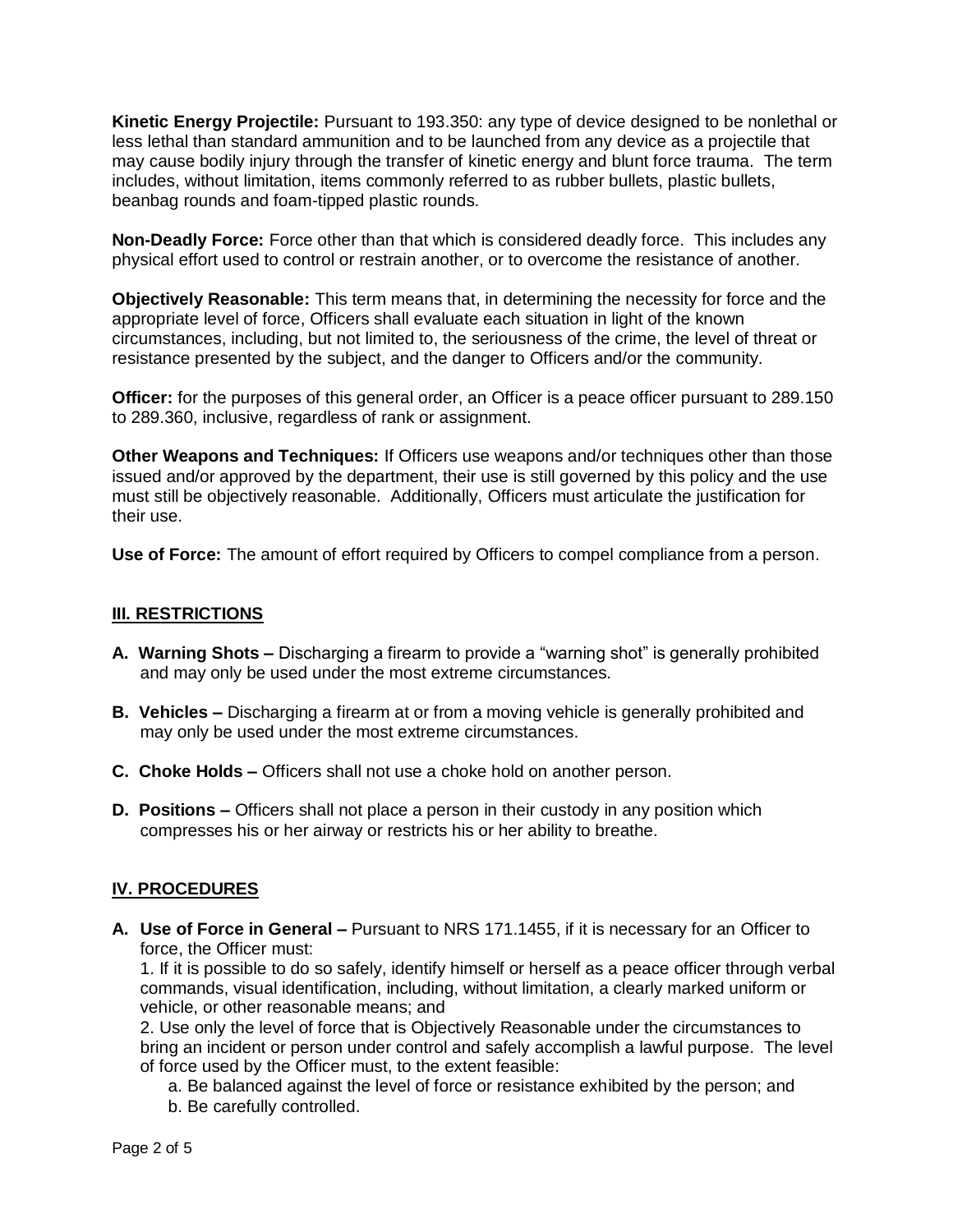Officers are authorized to use departmentally approved force techniques and departmentally issued equipment. After any Use of Force, Officers shall monitor the individual for any signs of distress and shall take any actions necessary to place the individual in a recovery position if the individual appears to be in distress or indicates that they cannot breathe. If any injuries were sustained, Officers are responsible for providing aid.

- **B. De-escalation –** Pursuant to NRS 171.1455, Officers shall use de-escalation techniques and alternatives to the use of force whenever possible or appropriate and consistent with his or her training, including, without limitation, advisements, warnings, verbal persuasion and other tactics. Officers are required to utilize de-escalation techniques, crisis intervention and other alternatives to force when feasible. Officers are also required to utilize de-escalation techniques for responding to persons with mental illness or experiencing a behavioral health crisis.
- **C. Peer Intervention –** Pursuant to NRS 193.355, Officers shall, without regard for chain of command, intervene to prevent or stop another Officer from using physical force that is not justified in pursuance of the other Officer's law enforcement duties in carrying out the arrest of a person, placing a person under detention, taking a person into custody or booking a person. The duty to intervene in the use of physical force that is not justified as required by this subsection only applies if:
	- 1. An Officer observes the use of physical force that is not justified or reasonably should have observed the use of physical force that is not justified; and
	- 2. The circumstances are such that it is safe for the Officer to intervene

Officers who observe uses of force that are not justified shall report the observation to their immediate supervisor unless the observations involve their immediate supervisor, in which case the Officers shall report the observation to the supervisor of their immediate supervisor. Such reports must:

- 1. Include, without limitation:
	- a. The date, time and location of the incident;
	- b. The identity, if known, and a description of the participants; and
	- c. A description of the actions taken as a result of the observations.

2. Be made in writing not later than 10 days after the occurrence of the use of force and observations and appended to all other reports of the incident. These reports shall be made on the departmentally approved Intervention Form then turned into the supervisor conducting the Use of Force Investigative Review.

No employee of the Reno Police Department, regardless of rank or assignment, may discipline or retaliate in any way against an Officer solely for intervening in a use of force that is not justified, or for reporting a use of force that is not justified.

- **D. Use of Intermediate Force –** In situations where an individual poses an immediate threat to the safety of the Officer or others, Officers may use Intermediate Force if the Intermediate Force is Objectively Reasonable to bring an incident under control. Use of Intermediate Force must be in accordance with departmental training.
- **E. Use of Deadly Force –** In accordance with NRS 171.1455, if necessary to prevent escape, a peace officer may, after giving a warning, if feasible, use deadly force to effect the arrest of a person only if there is probable cause to believe that the person: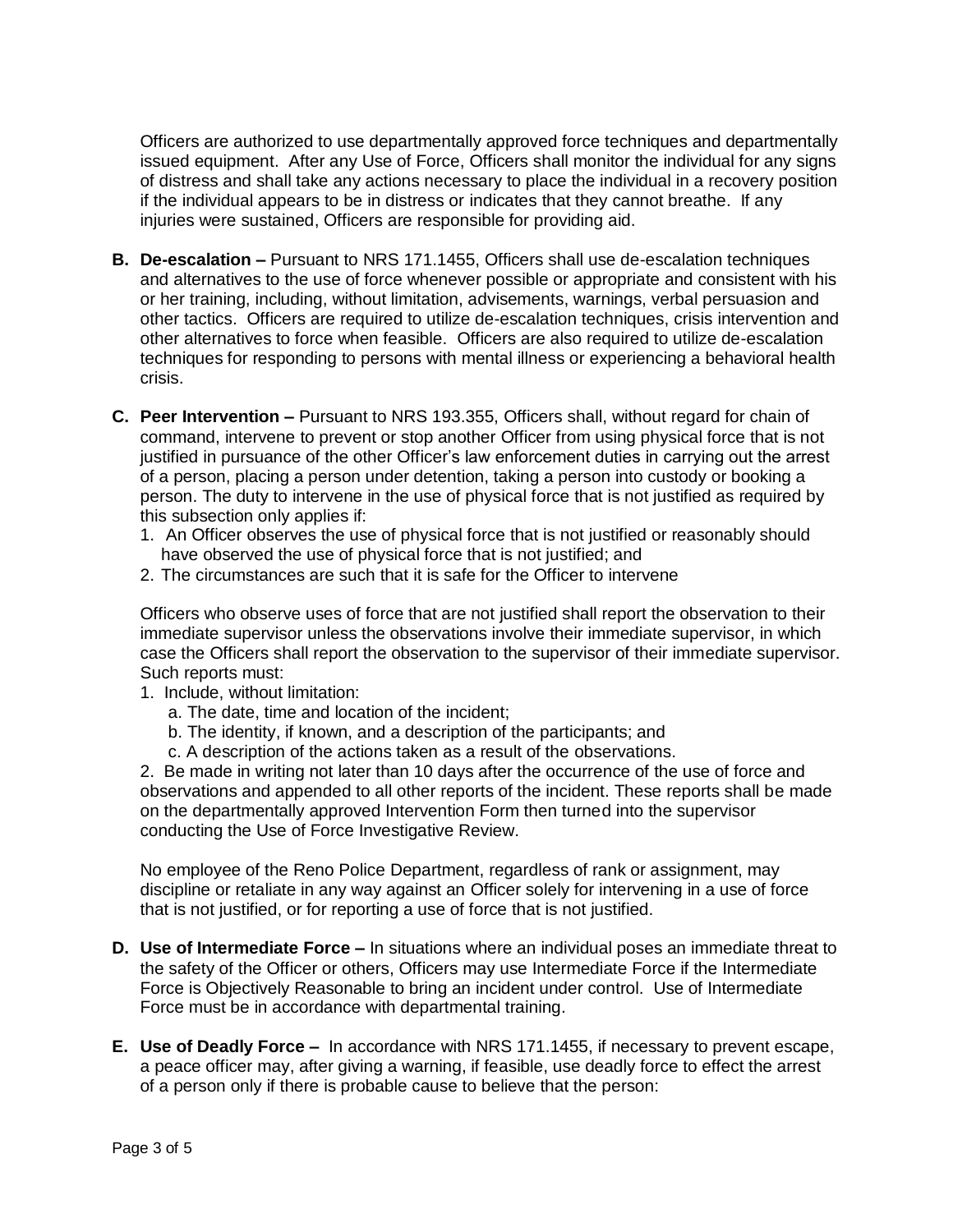- 1. Has committed a felony which involves the infliction or threat of serious bodily harm or the use of deadly force; or
- 2. Poses an imminent threat of serious bodily harm to the peace officer or to others.

Officers shall not use deadly force against a person based on the danger that the person poses to himself or herself, if a reasonable peace officer would believe that the person does not pose an imminent threat of death or serious bodily harm to the peace officer or another person.

- **F. Use of Force on Animals** Whenever an animal poses a threat of harm to the peace officer or others, Officers may use only that level of force that is Objectively Reasonable to bring an animal under control. Additionally, Officers are permitted to use deadly force on an animal that is seriously injured, to prevent it from further suffering only if the force can be applied without harm to others.
- **G. Protests or Demonstrations –** Pursuant to NRS 193.350, Officers shall not, in response to a protest or demonstration:
	- 1. Discharge a Kinetic Energy Projectile indiscriminately into a crowd or in a manner that intentionally into a crowd or in a manner that intentionally targets the head, pelvis or spine or any other vital area of the body of a person unless the person poses an immediate threat of physical harm or death to the peace officer or others; or
	- 2. Use of a Chemical Agent without first declaring that the protest or demonstration constitutes an unlawful assembly and providing to the person who are present at the protest or demonstrations:

a) At least three orders to disperse, given in a manner that each order may be heard by those persons, including, without limitation, issuing the order from multiple locations an issuing the order in multiple languages;

b) An egress route from the area where the protest or demonstration is occurring; and c) A reasonable amount of time to disperse from the area where the protest or demonstration is occurring.

If there is an immediate threat of physical harm or death to a person, then no order to disperse must be provided. If there is an immediate threat of harm to property, then only one order to disperse must be provided.

## **V. USE OF FORCE INVESTIGATIVE REVIEW**

- **A. Internal Review –** An internal review will be conducted anytime a Use of Force involves Intermediate Force, Deadly Force or anytime an Officer uses any other force that results in an apparent or claimed injury which is not otherwise precluded (e.g. incidental injury during police custody).
- **B. Officers' Responsibilities –** Officers are required to notify a supervisor immediately after they use Intermediate Force, Deadly Force or anytime an Officer uses any other force that results in an apparent or claimed injury which is not otherwise precluded (e.g. incidental injury during police custody). Additionally, Officers who witness the use of or who uses Intermediate Force and/or Deadly Force or any other force that results in an apparent or claimed injury which was not otherwise precluded, will complete a report prior to the end of shift at the direction of the responding supervisor.